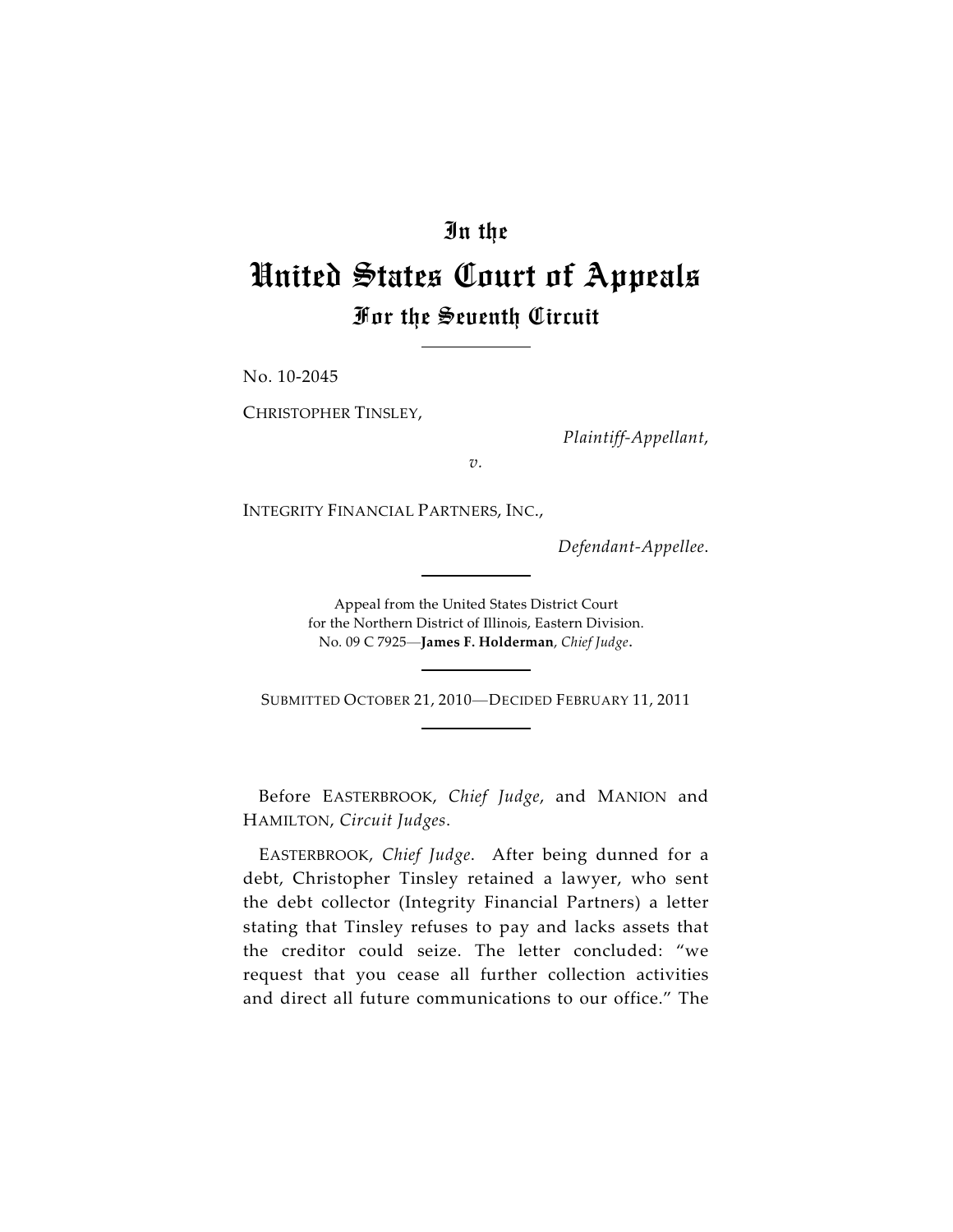debt collector has refrained from calling or writing to Tinsley but did call the lawyer with a request for payment. Tinsley then filed this suit under 15 U.S.C. §1692c(c), a section of the Fair Debt Collection Practices Act that, Tinsley contends, prohibits debt collectors from contacting a debtor's legal counsel as well as the debtor himself, once the debtor refuses to pay.

Here is the text of  $$1692c(c)$ :

If a consumer notifies a debt collector in writing that the consumer refuses to pay a debt or that the consumer wishes the debt collector to cease further communication with the consumer, the debt collector shall not communicate further with the consumer with respect to such debt, except—

(1) to advise the consumer that the debt collector's further efforts are being terminated;

(2) to notify the consumer that the debt collector or creditor may invoke specified remedies which are ordinarily invoked by such debt collector or creditor; or

(3) where applicable, to notify the consumer that the debt collector or creditor intends to invoke a specified remedy.

If such notice from the consumer is made by mail, notification shall be complete upon receipt.

The district court concluded that a lawyer is not "the consumer" and granted summary judgment to the debt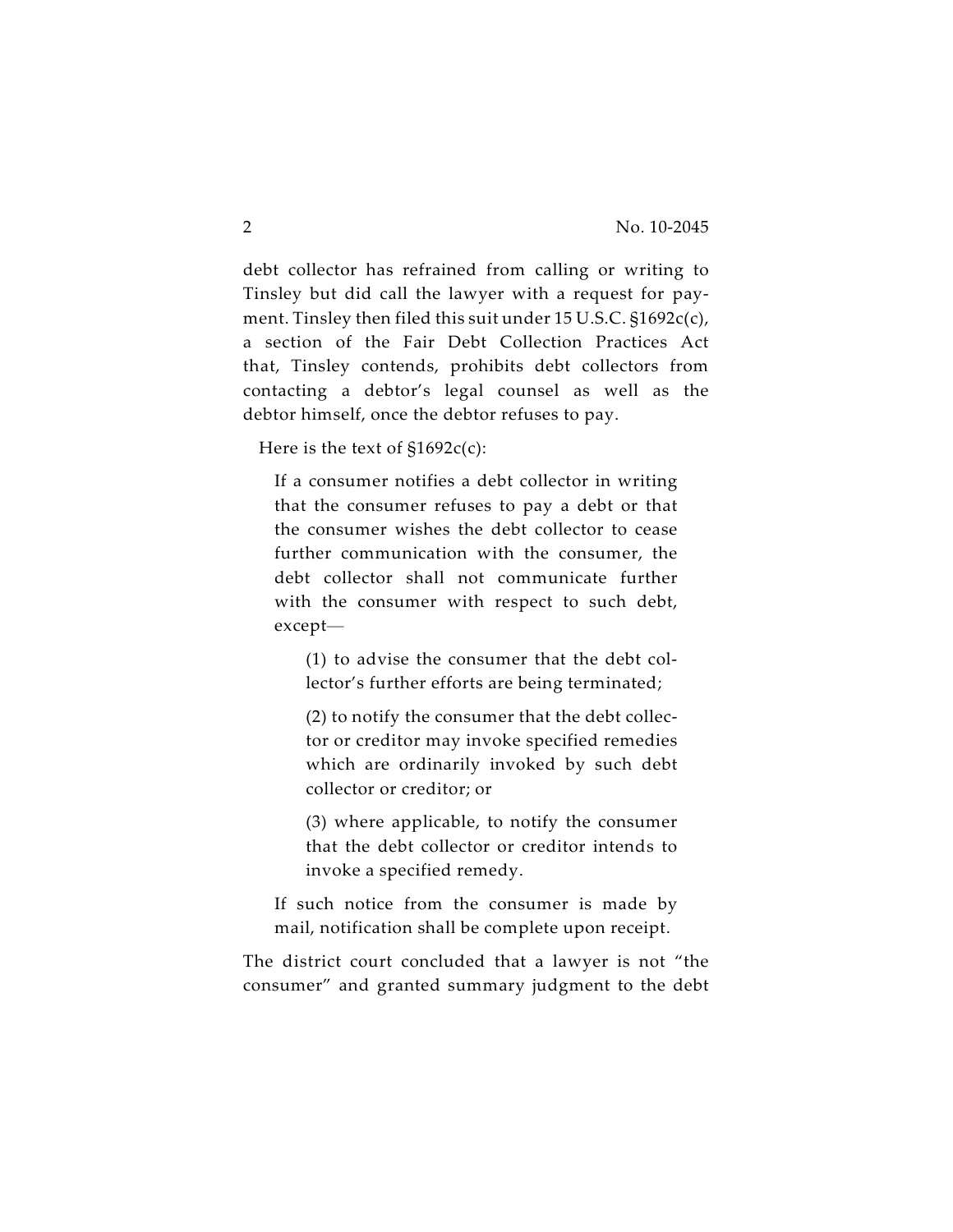collector. The court relied on  $$1692c(d)$ , which defines the word "consumer" for the purpose of §1692c to include "consumer's spouse, parent (if the consumer is a minor), guardian, executor, or administrator." This list excludes lawyers, the court observed.

Tinsley's principal argument on appeal is that, whether or not a debtor's lawyer is "the consumer", the lawyer is the debtor's agent, so notice to the lawyer should be treated as notice to the debtor. Tinsley observes that 15 U.S.C. §1692a(2) defines "communication" as "the conveying of information regarding a debt directly or indirectly to any person through any medium." Anything a debt collector says to a debtor's lawyer is an indirect communication to the debtor. Our opinion in *Evory v. RJM Acquisitions Funding L.L.C.*, 505 F.3d 769, 773 (7th Cir. 2007), relied on §1692a(2) when holding that documents sent to a debtor's lawyer must contain the information that is required to be in documents sent directly to the debtor. Accord, *Allen v. LaSalle Bank, N.A*., 2011 U.S. App. LEXIS 587 at \*9 (3d Cir. Jan. 12, 2011). It follows, Tinsley maintains, that, once a debtor invokes his rights under §1692c(c), any communication to either the debtor or his lawyer is forbidden, unless it comes within one of the subsection's three provisos. At least one district judge has accepted this argument, *Startare v. Credit Bureau of North America, LLC*, 2010 U.S. Dist. LEXIS 54830 (N.D. Ill. June 3, 2010), though as far as we can tell no appellate court has done so. (Nor has any appellate court rejected it; this appears to be the first time the issue has reached a court of appeals.)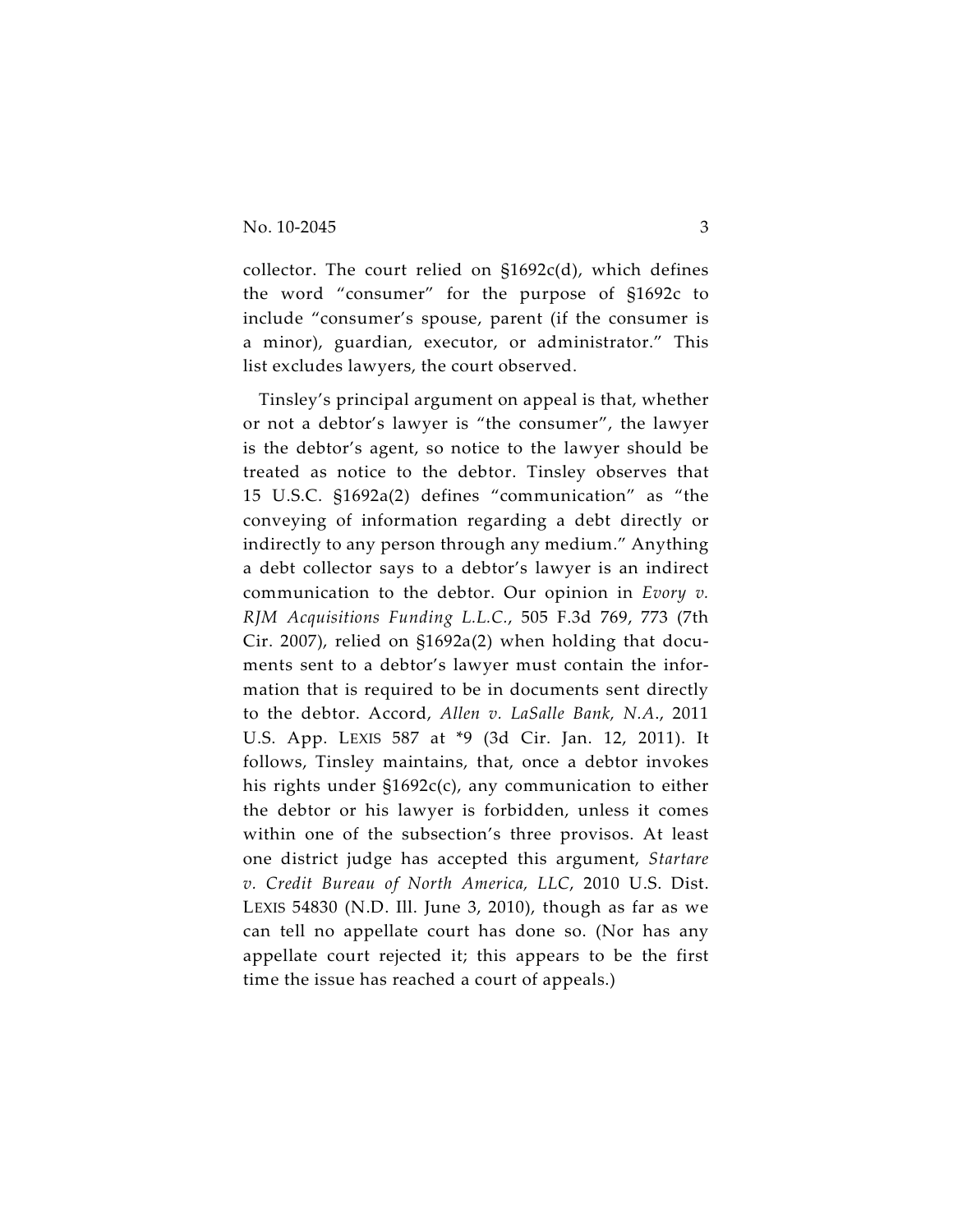The language of §1692c(c), read together with §1692a(2) and the rule that a communication to an agent is deemed to be a communication to the principal, supports Tinsley's argument. But we have yet to consider subsections (a) and (b) of §1692c, which put matters in a different light. Here is the full text of §1692c:

## **Communication in connection with debt collection**

#### **(a) Communication with the consumer generally**

Without the prior consent of the consumer given directly to the debt collector or the express permission of a court of competent jurisdiction, a debt collector may not communicate with a consumer in connection with the collection of any debt—

(1) at any unusual time or place or a time or place known or which should be known to be inconvenient to the consumer. In the absence of knowledge of circumstances to the contrary, a debt collector shall assume that the convenient time for communicating with a consumer is after 8 o'clock antemeridian and before 9 o'clock postmeridian, local time at the consumer's location;

(2) if the debt collector knows the consumer is represented by an attorney with respect to such debt and has knowledge of, or can readily ascertain, such attorney's name and address, unless the attorney fails to respond within a reasonable period of time to a com-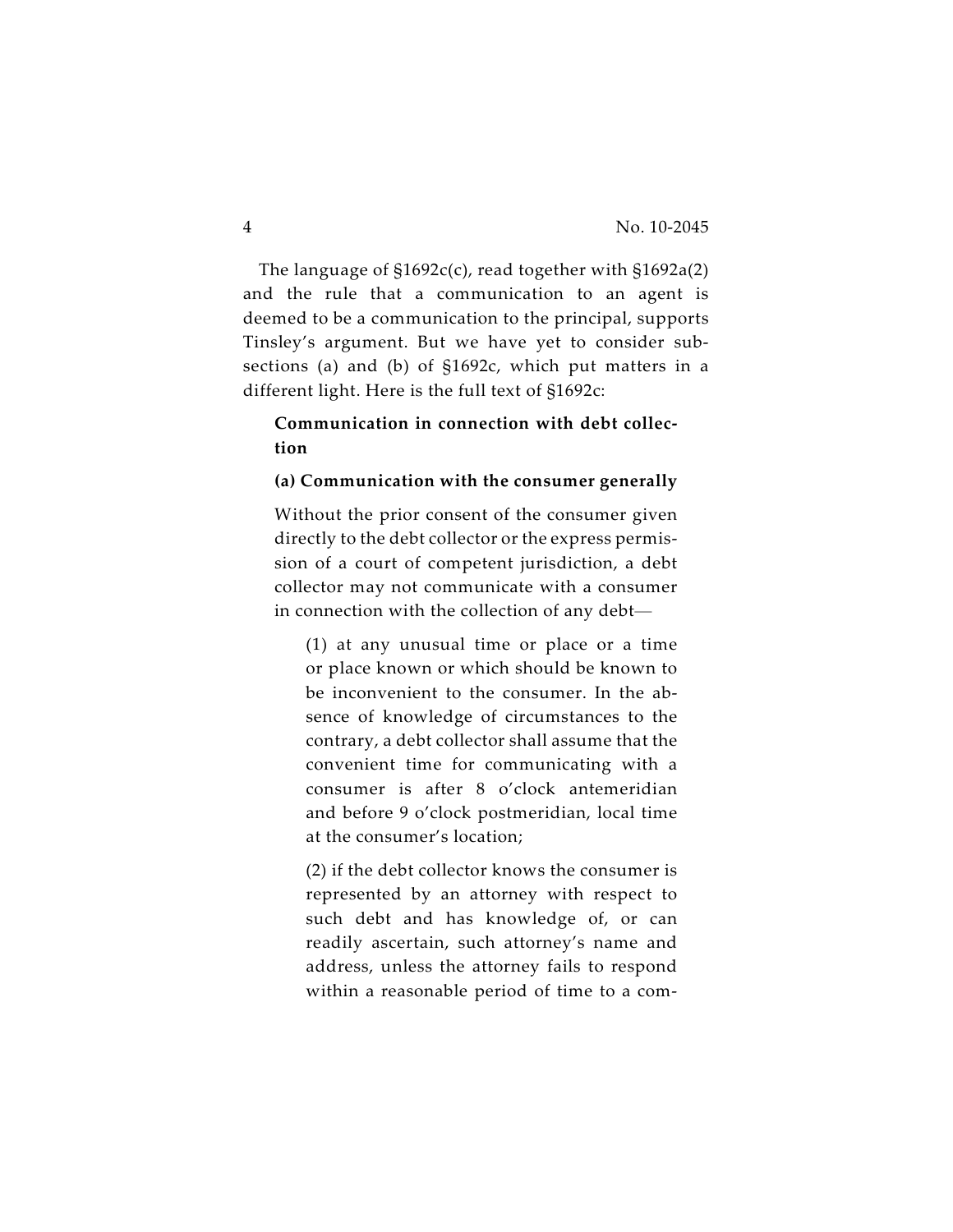munication from the debt collector or unless the attorney consents to direct communication with the consumer; or

(3) at the consumer's place of employment if the debt collector knows or has reason to know that the consumer's employer prohibits the consumer from receiving such communication.

### **(b) Communication with third parties**

Except as provided in section 1692b of this title, without the prior consent of the consumer given directly to the debt collector, or the express permission of a court of competent jurisdiction, or as reasonably necessary to effectuate a postjudgment judicial remedy, a debt collector may not communicate, in connection with the collection of any debt, with any person other than the consumer, his attorney, a consumer reporting agency if otherwise permitted by law, the creditor, the attorney of the creditor, or the attorney of the debt collector.

#### **(c) Ceasing communication**

If a consumer notifies a debt collector in writing that the consumer refuses to pay a debt or that the consumer wishes the debt collector to cease further communication with the consumer, the debt collector shall not communicate further with the consumer with respect to such debt, except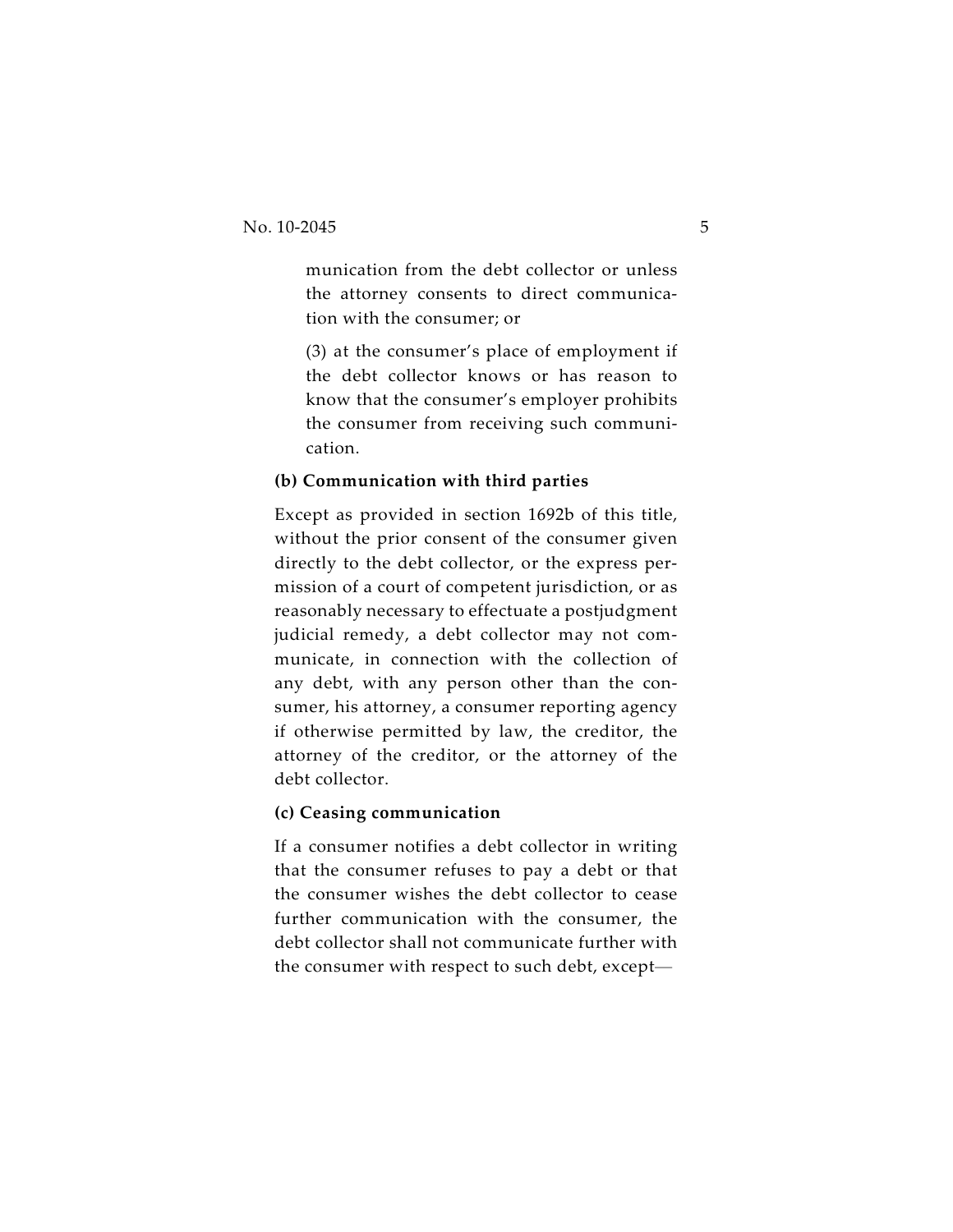(1) to advise the consumer that the debt collector's further efforts are being terminated;

(2) to notify the consumer that the debt collector or creditor may invoke specified remedies which are ordinarily invoked by such debt collector or creditor; or

(3) where applicable, to notify the consumer that the debt collector or creditor intends to invoke a specified remedy.

If such notice from the consumer is made by mail, notification shall be complete upon receipt.

#### **(d) "Consumer" defined**

For the purpose of this section, the term "consumer" includes the consumer's spouse, parent (if the consumer is a minor), guardian, executor, or administrator.

Subsections (a) and (b) provide valuable context. Tinsley's argument makes hash of them, because if the word "consumer" is replaced by "lawyer" (whether because a lawyer is a "consumer" or because a communication to a lawyer is an indirect communication to a consumer) both subsections become gibberish.

Subsection (a)(2) tells us that a debt collector who knows that a consumer is represented by an attorney must communicate only with the lawyer. Replace the word "attorney" in this subsection with "consumer," and it goes haywire. It would then say that, if a debt collector knows that a consumer is represented by a consumer,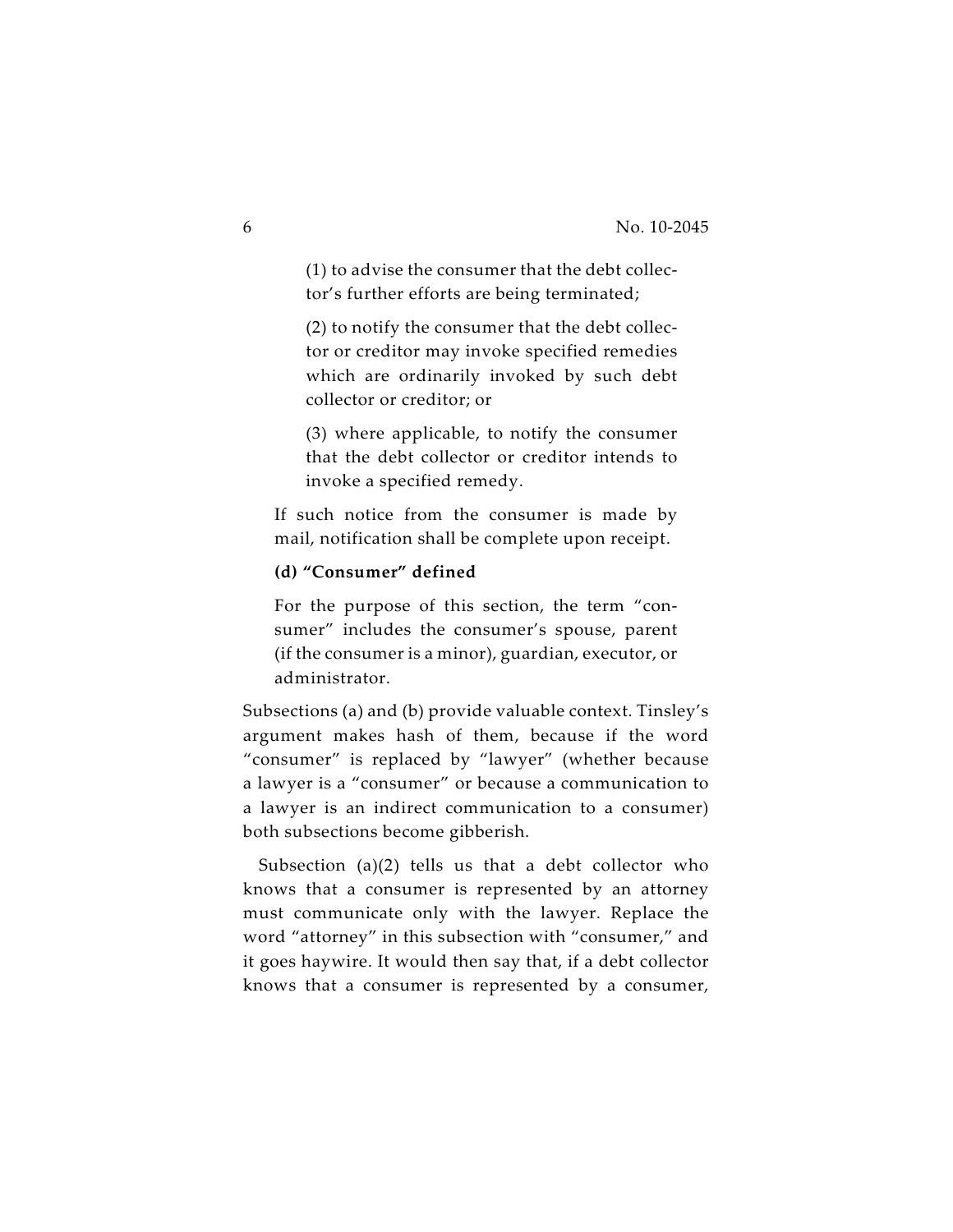the debt collector must communicate with the consumer rather than the consumer. The problem is not simply that the words "consumer" and "attorney" must mean different things in this subsection (which in connection with §1692c(d) implies that they mean different things throughout §1692c). It is that the point of subsection (a)(2) is to tell the debt collector that it is OK to communicate with the debtor's attorney even when it is forbidden to communicate with the debtor. On Tinsley's understanding of "consumer" and §1692a(2), by contrast, once a debt collector knows that a debtor has a lawyer, it becomes illegal to communicate with either the debtor or the lawyer—because any communication with the lawyer is an "indirect" communication with the client, and thus forbidden. That would be an implausible understanding of §1692c(a)(2). Why would Congress have provided that hiring a lawyer makes it impossible for the debtor and debt collector to communicate through counsel?

Suppose that, after a debtor hires a lawyer, the debt collector approaches counsel with a settlement proposal. You can't negotiate terms without first demanding (some) payment. Subsection (c)(2) and (3) permits the debt collector to inform counsel that a suit is impending. If that's permissible, settlement negotiations also should be possible, so that litigation can be averted. Yet any settlement proposal made to the lawyer would have to be discussed with the client, which would amount to an indirect communication to the consumer. Tinsley's understanding of §§ 1692a(2) and 1692c would throw a monkey wrench into ordinary pre-litigation discussions between lawyers.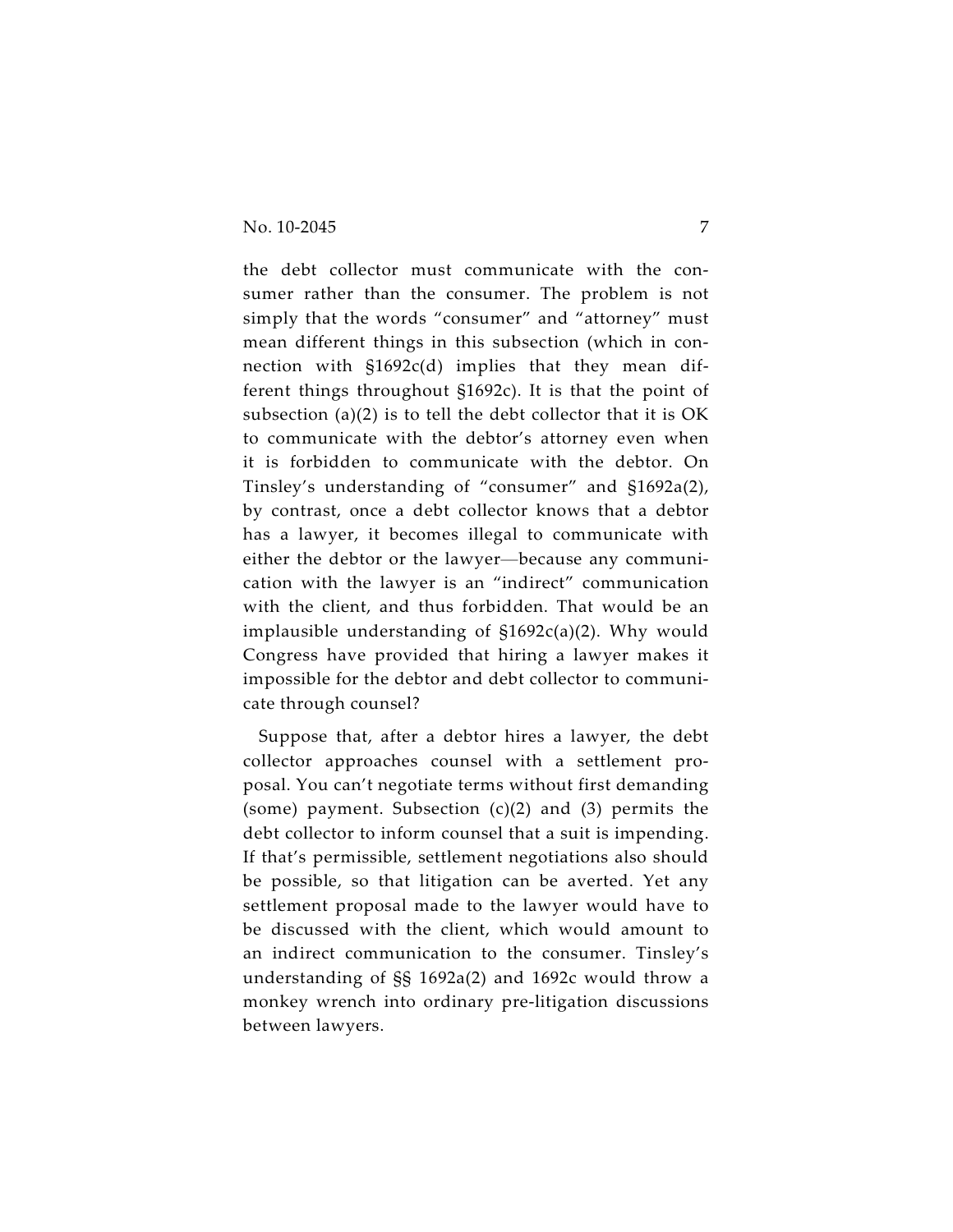Now consider subsection (b). This subsection says that, except with a debtor's or a court's permission (or in connection with post-judgment proceedings), a debt collector must not communicate with persons "other than the consumer, his attorney, a consumer reporting agency if otherwise permitted by law, the creditor, the attorney of the creditor, or the attorney of the debt collector." Once again this tells us that "consumer" and the debtor's "attorney" mean something different. An unavoidable implication of subsection (b) is that it is permissible to communicate with the consumer's attorney whether or not the consumer or a court has approved in advance. On Tinsley's reading of "consumer" and §1692a(2), however, this subsection loses its meaning.

Because Tinsley's understanding causes serious problems for the structure and operation of subsections (a)(2) and (b), and is not supported by subsection (d)—which, recall, does not include the debtor's lawyer in the definition of "consumer"—we conclude that §1692c as a whole permits debt collectors to communicate freely with consumers' lawyers. A debtor who does not want to be pestered by demands for payment, settlement proposals, and so on, need only tell his lawyer not to relay them.

This conclusion is consistent with *Evory*, which did not concern §1692c. To the contrary, the holding of *Evory* that debt collectors must furnish debtors' lawyers with the same information that goes in notices sent directly to debtors supposes that debt collectors are free to contact debtors' known lawyers under §1692c(a)(2) and (b),